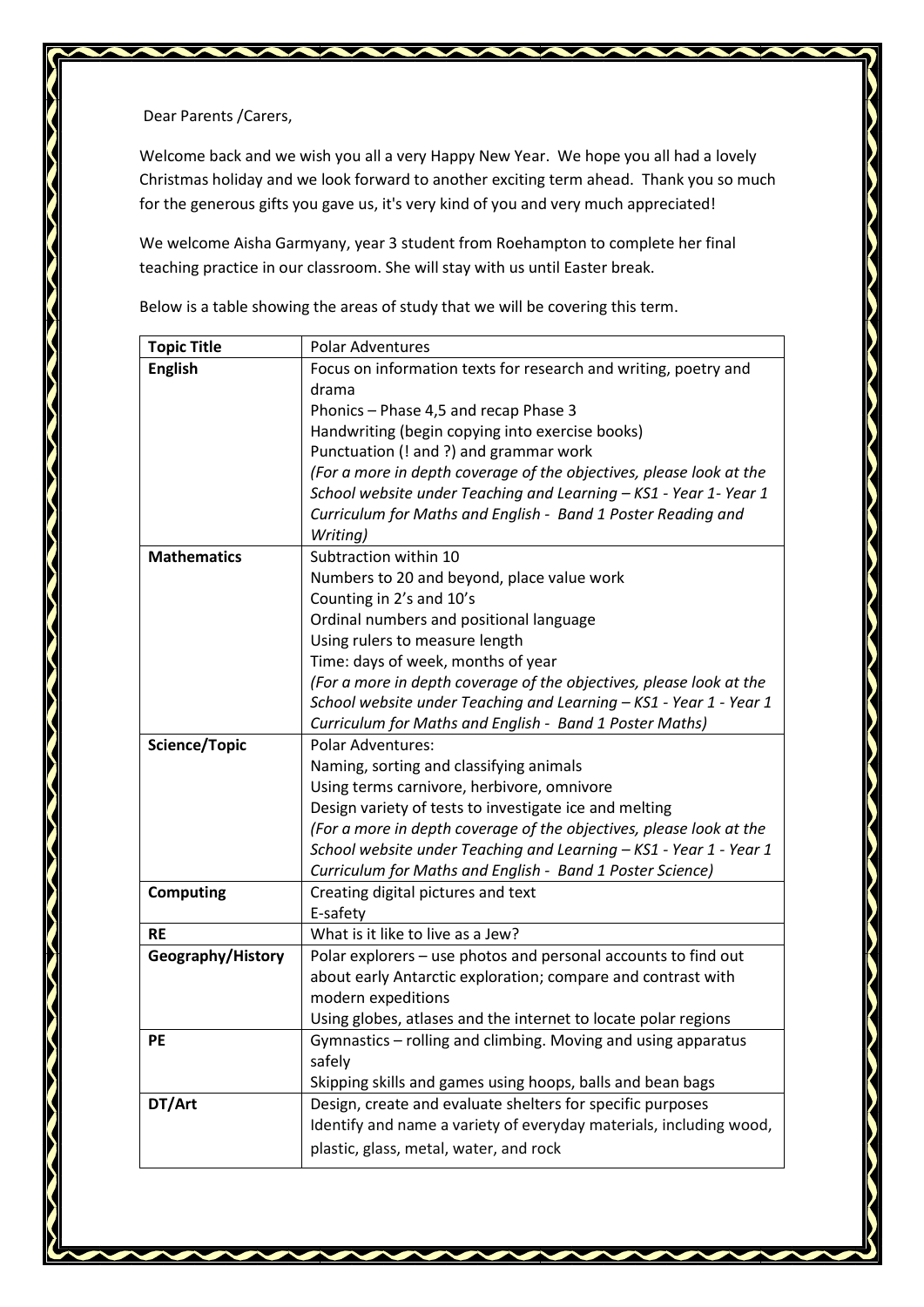|              | Describe the simple physical properties of a variety of everyday<br>materials |  |  |  |
|--------------|-------------------------------------------------------------------------------|--|--|--|
|              |                                                                               |  |  |  |
| <b>RHSE</b>  | Relationships                                                                 |  |  |  |
|              | <b>Bullying</b>                                                               |  |  |  |
|              | Friendships                                                                   |  |  |  |
|              | <b>Body Language</b>                                                          |  |  |  |
|              | Touch                                                                         |  |  |  |
| <b>Music</b> | Rhythm making                                                                 |  |  |  |
|              | <b>KS1 Singing</b>                                                            |  |  |  |

## **Dates to remember:**

## **Trip to Smugglers Way Recycling Centre**

The site visits are currently suspended. We will do a tour of the site via Zoom.

Please do also check the school website for events. This is regularly added to.

## **Other useful information:**

 $\cdot \cdot$  Library books – The children can take home a library reading book of their choice.

## **Homework**

- $\div$  Spellings (related to class phonics work) Please encourage your child to practise writing each word correctly three times and have a go at saying the word in a sentence. For extension work your child could then write each sentence out. (This is also a good way to reinforce using finger spaces, a capital letter at the beginning of a sentence and a full stop at the end).
- $\div$  Blue book homework books will be sent home on a Thursday to be returned the following week, by Tuesday at the latest please. Children are expected to complete the weekly maths worksheet, spelling practice and select one of the topic activities from the topic grid.
- All children will have a Guided Reading session once a week with a teacher. Please ensure your child's Home Reading Record book is returned for the teacher to check during guided reading. Remember any reading experience counts, whether it's reading a school book, library book or a home reading book or magazine etc.